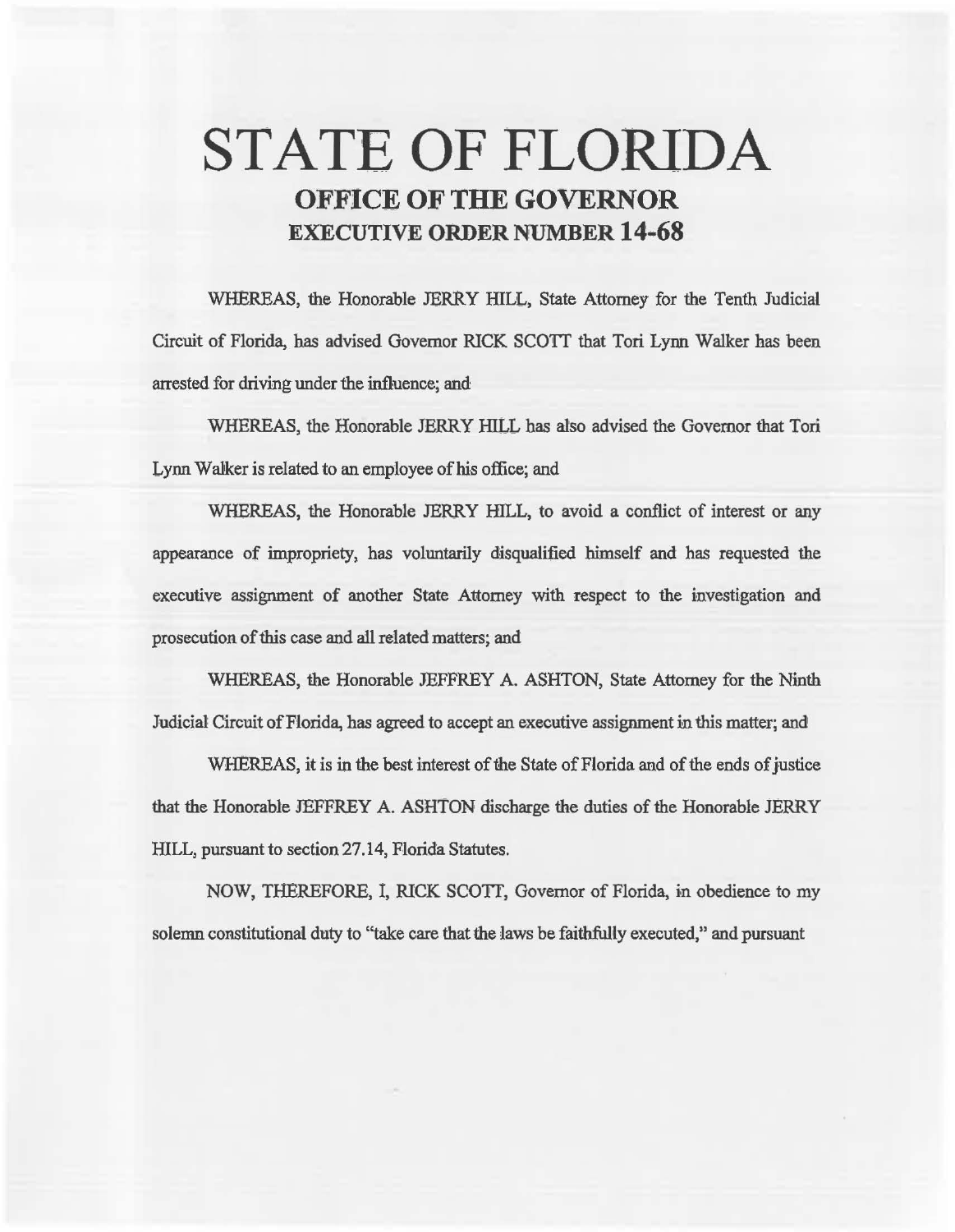to the Constitution and laws of the State of Florida, issue the following Executive Order, effective immediately:

## Section 1.

The Honorable JEFFREY A. ASHTON, State Attorney for the Ninth Judicial Circuit of Florida, referred to as the "Assigned State Attorney," is assigned to discharge the duties of the Honorable JERRY HILL, State Attorney for the Tenth Judicial Circuit of Florida, as they relate to the investigation, prosecution and all matters related to Tori Lynn Walker.

## Section 2.

The Assigned State Attorney or one or more Assistant State Attorneys and Investigators, who have been designated by the Assigned State Attorney, shall proceed immediately to the Tenth Judicial Circuit of Florida, and are vested with the authority to perform the duties prescribed herein.

### Section 3.

All residents of the Tenth Judicial Circuit are requested, and all public officials are directed, to cooperate and render whatever assistance is necessary to the Assigned State Attorney, so that justice may be served.

### Section 4.

The period of this Executive Assignment shall be for one (1) year, to and including February 17, 2015.